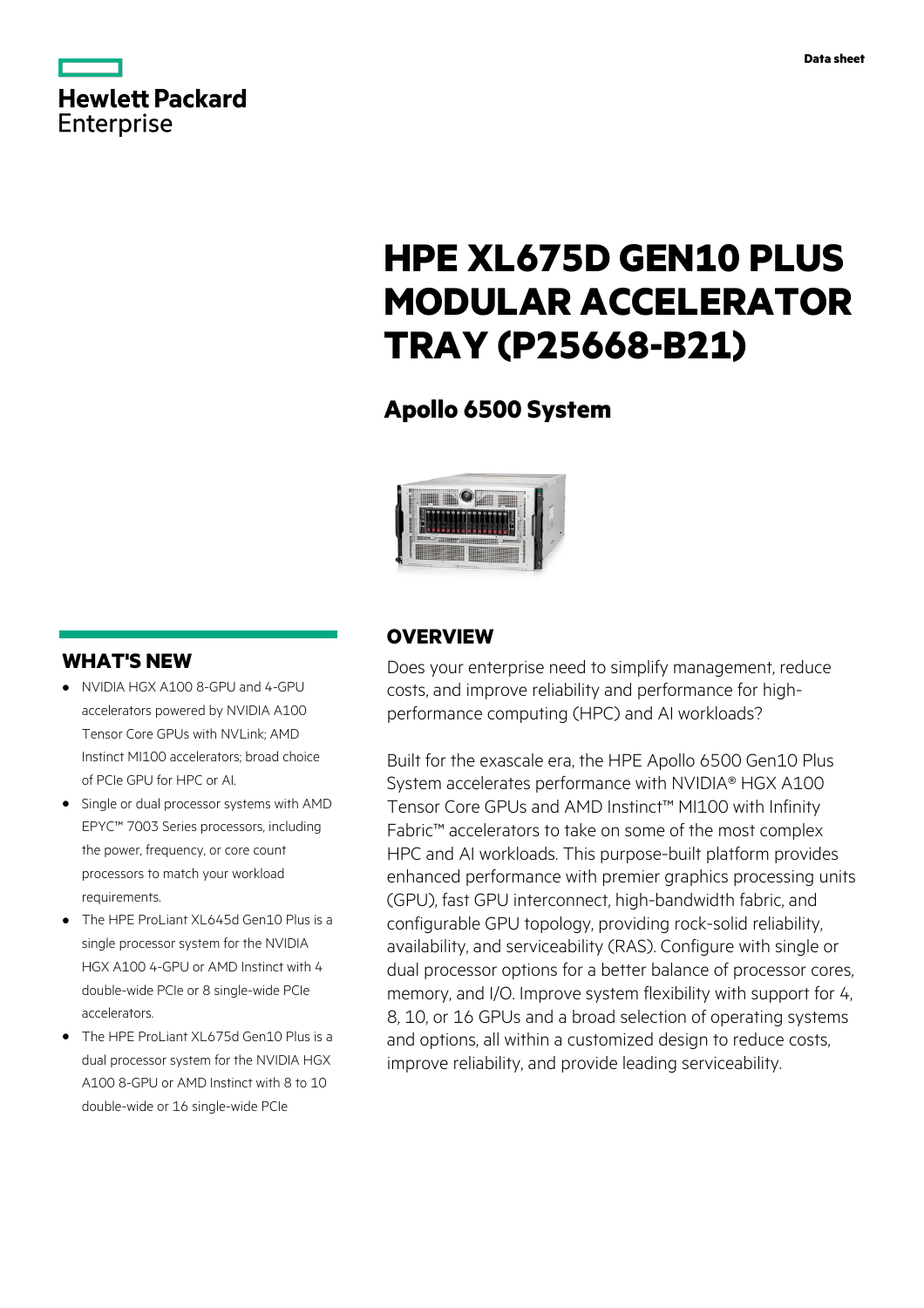#### accelerators.

- **·** Direct liquid cooling (DLC) delivered from Hewlett Packard Enterprise factories for increased efficiency and power density.
- **·** Enterprise RAS with an easy access modular design, fully redundant power, security from the start with HPE iLO 5, and firmware with enhanced security from Silicon Root of Trust.

#### **FEATURES**

#### **Accelerated Performance for the Most Complex HPC and AI Workloads**

HPE Apollo 6500 Gen10 Plus System features your choice of accelerator technology from NVIDIA or AMD to support the most complex HPC simulations and AI models.

Offers high-speed fabrics whether traditional Ethernet, InfiniBand, and HPE Slingshot high-performance networking.

Get the most performance from your GPU with top-bin 280W processors tailored to the processor bandwidth, core count, and frequencies you need.

High-performance components demand high-performance power and cooling: designed to provide fully redundant power and cooling for top-bin CPU and up to 500W accelerators, this allows your system to be ready for the business challenges of today and tomorrow. [1]

#### **Flexible to Meet Your Workloads and Data Center Requirements, and Exceed Capabilities**

HPE Apollo 6500 Gen10 Plus System features accelerator technologies from NVIDIA and AMD.

Single or dual processor AMD EPYC servers offer a better balance of processor cores, memory, and I/O for HPC workloads.

Comprehensive selection of options includes high-performance HPE SmartMemory, HPE Smart Array Controllers, and other options to round out your solution.

A broad suite of Operating Software (OS) is available, whether HPE Cray OS, Microsoft Windows Server, Ubuntu, Red Hat®, or VMware®.

Choose from a wide range of Hewlett Packard Enterprise support, professional, and financial services that are right for your service-level agreement and budget.

#### **Customized Design for Reduced Costs, Improved Reliability, and Leading Serviceability**

HPE Apollo 6500 Gen10 Plus System is supported by Direct Liquid Cooling (DLC) systems that come pre-filled, fully integrated, racked, and ready to connect to facility water for improved cost of ownership, enhanced cooling, and higher power densities. [1]

Easy to service or upgrade with fully redundant power, easy-to-access modular design, dual rotor hot-swap fans, and rear-cabled fabrics are all fit into a standard 1075 mm deep rack to deploy quickly and efficiently.

#### **Comprehensive Server Security and Management**

HPE Apollo 6500 Gen10 Plus System offers HPE iLO5 with Silicon Root of Trust and the AMD Secure Processor, a dedicated security processor embedded in the AMD EPYC system on a chip (SoC), giving you advanced security. [2]

In the unlikely event of a firmware breach, enhanced security capabilities built into HPE Apollo 6500 Gen10 Plus System will be able to quickly and automatically recover the firmware to a previous known-good state, limiting system disruption. [3]

Firmware runtime validation provides a daily firmware check and alert of compromised code so that issues are contained, rather than impacting the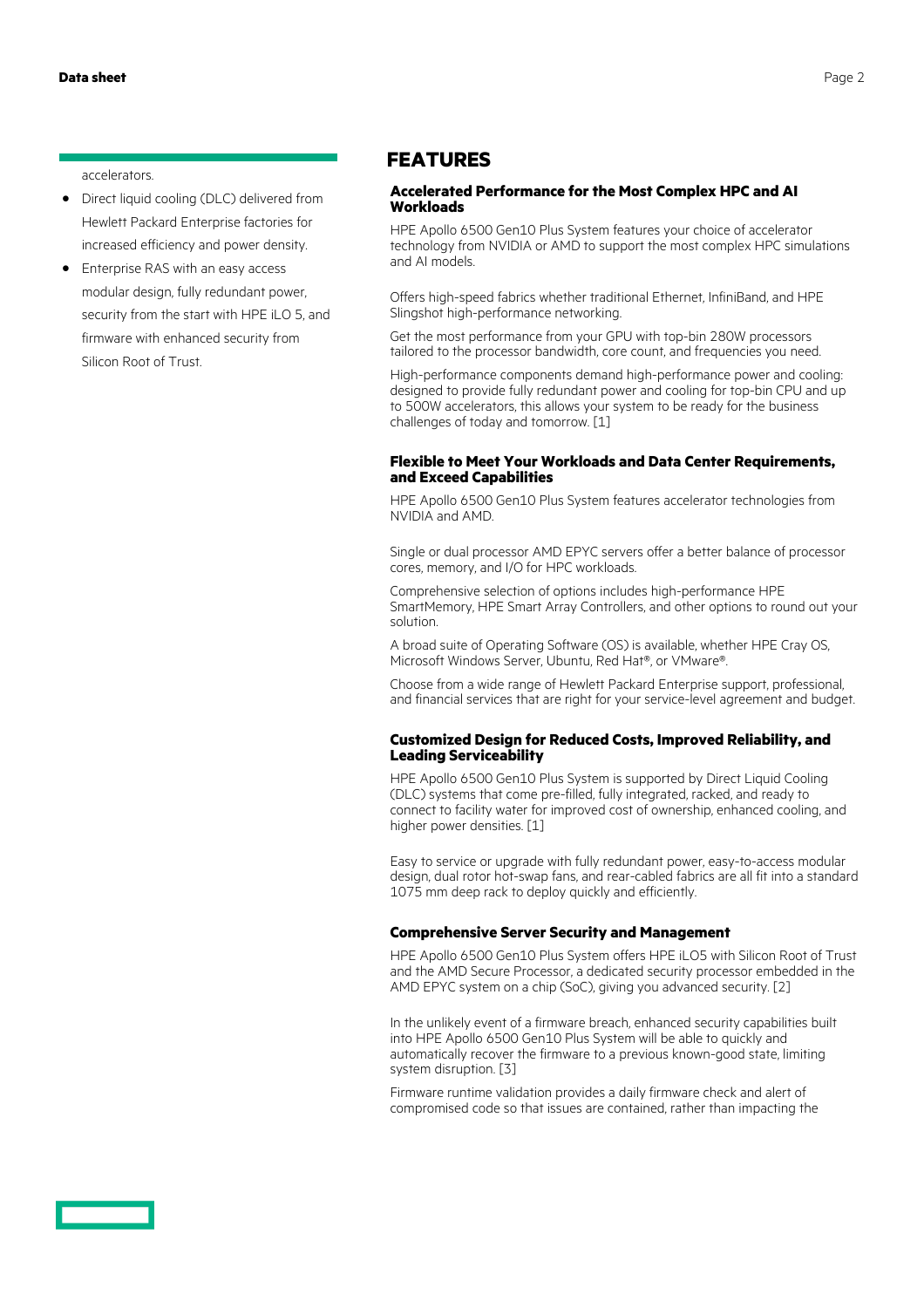#### system.

HPE Performance Cluster Manager is a fully integrated system management software offering administrators all the functionalities they need to manage their clusters.

A simple, resilient, and shared infrastructure with advanced security enables more efficient system management lowering your TCO.

### **Technical specifications HPE XL675d Gen10 Plus Modular Accelerator Tray**

| <b>Product Number</b>           | P25668-B21                                                                                                                                                        |
|---------------------------------|-------------------------------------------------------------------------------------------------------------------------------------------------------------------|
| <b>Processor core available</b> | Up to 64 core processors                                                                                                                                          |
| <b>Processor Name</b>           | Up to two 2nd Generation AMD EPYC 7000 Series, 280W supported                                                                                                     |
| <b>Memory</b>                   | 4 TB maximum, depending on server                                                                                                                                 |
| <b>Management features</b>      | HPE iLO 5, HPE OneView, HPE Performance Cluster Manager (HPCM)                                                                                                    |
| <b>Network</b>                  | Choice of HPE high-speed Ethernet, InfiniBand, or HPE Slingshot                                                                                                   |
| <b>Form factor</b>              | 6U chassis supporting either two HPE ProLiant XL645d Gen10 Plus Configure-to-order Server or a<br>single HPE ProLiant XL675d Gen10 Plus Configure-to-order Server |
| <b>Supported chassis</b>        | HPE Apollo d6500 Gen10 Plus Configure-to-order Chassis                                                                                                            |
| <b>Supported trays</b>          | HPE ProLiant XL645d Gen10 Plus Configure-to-order Server and HPE ProLiant XL675d Gen10 Plus<br>Configure-to-order Server                                          |